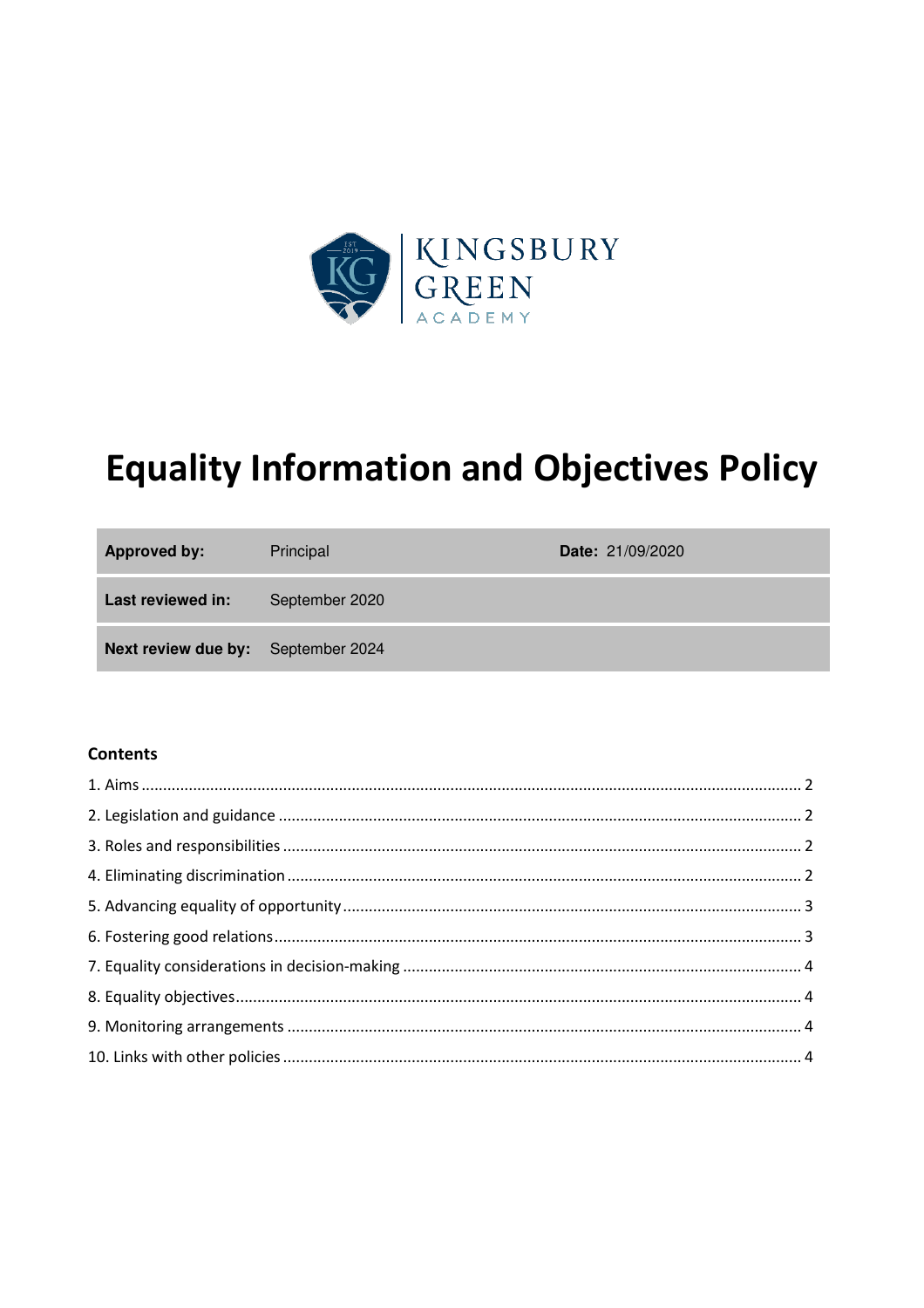# **1. Aims**

Our school aims to meet its obligations under the public sector equality duty by having due regard to the need to:

- Eliminate discrimination and other conduct that is prohibited by the Equality Act 2010
- Advance equality of opportunity between people who share a protected characteristic and people who do not share it
- Foster good relations across all characteristics between people who share a protected characteristic and people who do not share it

# **2. Legislation and guidance**

This document meets the requirements under the following legislation:

- [The Equality Act 2010,](http://www.legislation.gov.uk/ukpga/2010/15/contents) which introduced the public sector equality duty and protects people from discrimination
- [The Equality Act 2010 \(Specific Duties\) Regulations 2011,](http://www.legislation.gov.uk/uksi/2011/2260/contents/made) which require schools to publish information to demonstrate how they are complying with the public sector equality duty and to publish equality objectives

#### This document is also based on Department for Education (DfE) guidance: The Equality Act 2010 and [schools.](https://www.gov.uk/government/uploads/system/uploads/attachment_data/file/315587/Equality_Act_Advice_Final.pdf)

This document also complies with our funding agreement and articles of association.

## **3. Roles and responsibilities**

The governing board will:

- Ensure that the equality information and objectives as set out in this statement are published and communicated throughout the school, including to staff, pupils and parents, and that they are reviewed and updated at least once every four years
- Delegate responsibility for monitoring the achievement of the objectives on a daily basis to the Principal

The Principal will:

- Promote knowledge and understanding of the equality objectives amongst staff and pupils
- Monitor success in achieving the objectives and report back to governors

All school staff are expected to have regard to this document and to work to achieve the objectives as set out in section 8.

# **4. Eliminating discrimination**

The school is aware of its obligations under the Equality Act 2010 and complies with non-discrimination provisions.

Where relevant, our policies include reference to the importance of avoiding discrimination and other prohibited conduct.

Staff and governors are regularly reminded of their responsibilities under the Equality Act, for example during meetings. Where this has been discussed during a meeting it is recorded in the meeting minutes.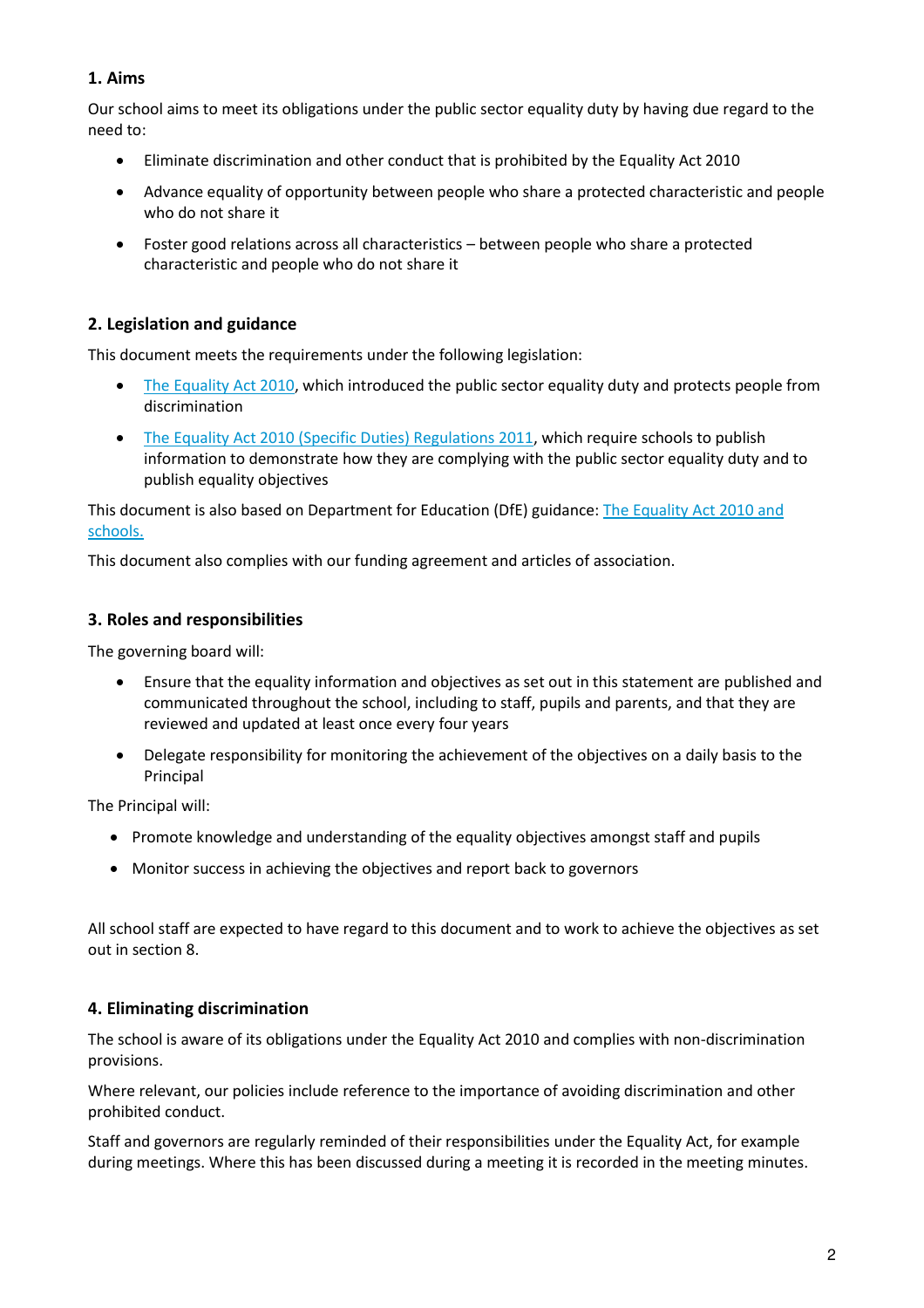# **5. Advancing equality of opportunity**

As set out in the DfE guidance on the Equality Act, the school aims to advance equality of opportunity by:

- Removing or minimising disadvantages suffered by people which are connected to a particular characteristic they have (e.g. pupils with disabilities, or gay pupils who are being subjected to homophobic bullying)
- Taking steps to meet the particular needs of people who have a particular characteristic (e.g. enabling Muslim pupils to pray at prescribed times)
- Encouraging people who have a particular characteristic to participate fully in any activities (e.g. encouraging all pupils to be involved in the full range of school activities)

In fulfilling this aspect of the duty, the school will:

- Publish attainment data each academic year showing how pupils with different characteristics are performing
- Analyse the above data to determine strengths and areas for improvement, implement actions in response and publish this information
- Make evidence available identifying improvements for specific groups (e.g. declines in incidents of homophobic or transphobic bullying)
- Publish further data about any issues associated with particular protected characteristics, identifying any issues which could affect our own pupils

# **6. Fostering good relations**

The school aims to foster good relations between those who share a protected characteristic and those who do not share it by:

- Promoting tolerance, friendship and understanding of a range of religions and cultures through different aspects of our curriculum. This includes teaching in RE, citizenship and personal, social, health and economic (PSHE) education, but also activities in other curriculum areas. For example, as part of teaching and learning in English/reading, pupils will be introduced to literature from a range of cultures
- Holding assemblies dealing with relevant issues. Pupils will be encouraged to take a lead in such assemblies and we will also invite external speakers to contribute
- Working with our local community. This includes inviting leaders of local faith groups to speak at assemblies, and organising school trips and activities based around the local community
- Encouraging and implementing initiatives to deal with tensions between different groups of pupils within the school. For example, our school council has representatives from different year groups and is formed of pupils from a range of backgrounds. All pupils are encouraged to participate in the school's activities, such as sports clubs. We also work with parents to promote knowledge and understanding of different cultures
- We have developed links with people and groups who have specialist knowledge about particular characteristics, which helps inform and develop our approach

# **7. Equality considerations in decision-making**

The school ensures it has due regard to equality considerations whenever significant decisions are made.

The school always considers the impact of significant decisions on particular groups. For example, when a school trip or activity is being planned, the school considers whether the trip:

Cuts across any religious holidays